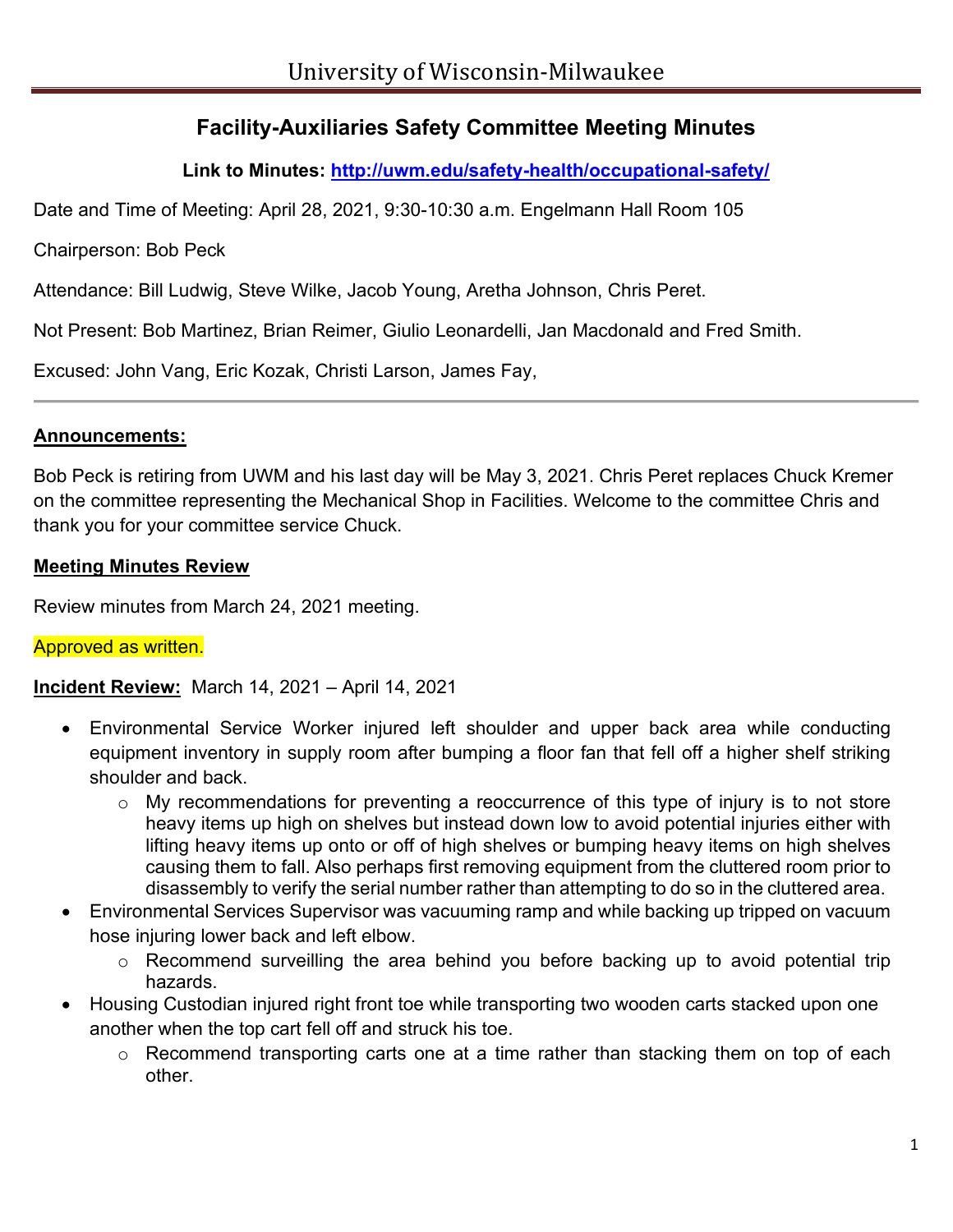# **Old Business:**

- Attic Access Safety Concerns for Garland, Pearce and Vogel Halls Update.
	- o Rick Koehler agreed to revisit the quotation on installing a new attic access door at Vogel Hall. New estimate will not include removing the existing hatch door just placing plywood over it in the attic. Then if that door is ever needed to bring up larger objects such as a motor it is still an option for delivering equipment to the attic.
	- o No update for October 16, 2019.
	- o No update for November 20, 2019.
	- o No update for December 18, 2019.
	- o We are moving forward with this project. Awaiting revised quote to be sent to Tom Piccorelli for final approval to proceed with the project.
	- o The project received final approval to proceed on February 11, 2020. The project has been added to the Facilities Services Scheduling Minutes as of February 13, 2020. The following work orders have been created for the project: Shop 0 Carpenter FS-102318; Shop 3 Facility Repair FS-102321; Shop 5 Paint FS-102330; Shop 6 Mechanical FS-102322; Shop 7 Eng. Spec. Contractors FS-102320.
	- $\circ$  Giulio questioned if asbestos abatement was part of the project and if there was electrical work included for relocating a light switch to the new hatch door area. Bob Peck will follow up with Rick Koehler on these issues.
	- $\circ$  Abatement is provided for in the quote. Electrical work not needed for the project as the switch is on the wall in the hallway that is turned on prior to ascending the ladder.
	- o Due to issues surrounding location of the new hatch door it was determined that the project will not work. Erik Kozak will investigate some safety enhancements for accessing the attic area more safely.
	- o Bob Peck and Eric Kozak looked at Vogel Hall attic access on April 16, 2021 and were unable to come up with changes to make accessing the attic safer. Issues remaining foot clearance on ladder not adequate where ladder contacts the entry to the attic (under 12" s), You must use your head and left forearm to push open the trap door to its full extent while at the same time trying to maintain 3 points of contact with the ladder. After opening the trap door, you must descend the ladder to then re-extend the ladder 3 feet above the floor of the attic to comply with OSHA standards. Ladder position at the top of the stairs to access the attic increases the hazard for the person entering the attic and anyone who may be using the stairs at that time should a fall occur.
- **Fall Protection Update** 
	- o A quotation in the amount of \$3,207 has been obtained and was submitted on March 12, 2021 to Tom Piccorelli and Rick Koehler to purchase railings, bases, etc. for use as temporary fall protection that can be used all year round on rooftops. This equipment supplements our Eco Anchor which can only be used when temperatures are well above freezing. With this equipment harnesses and self-retractable lanyards would not be needed for staff.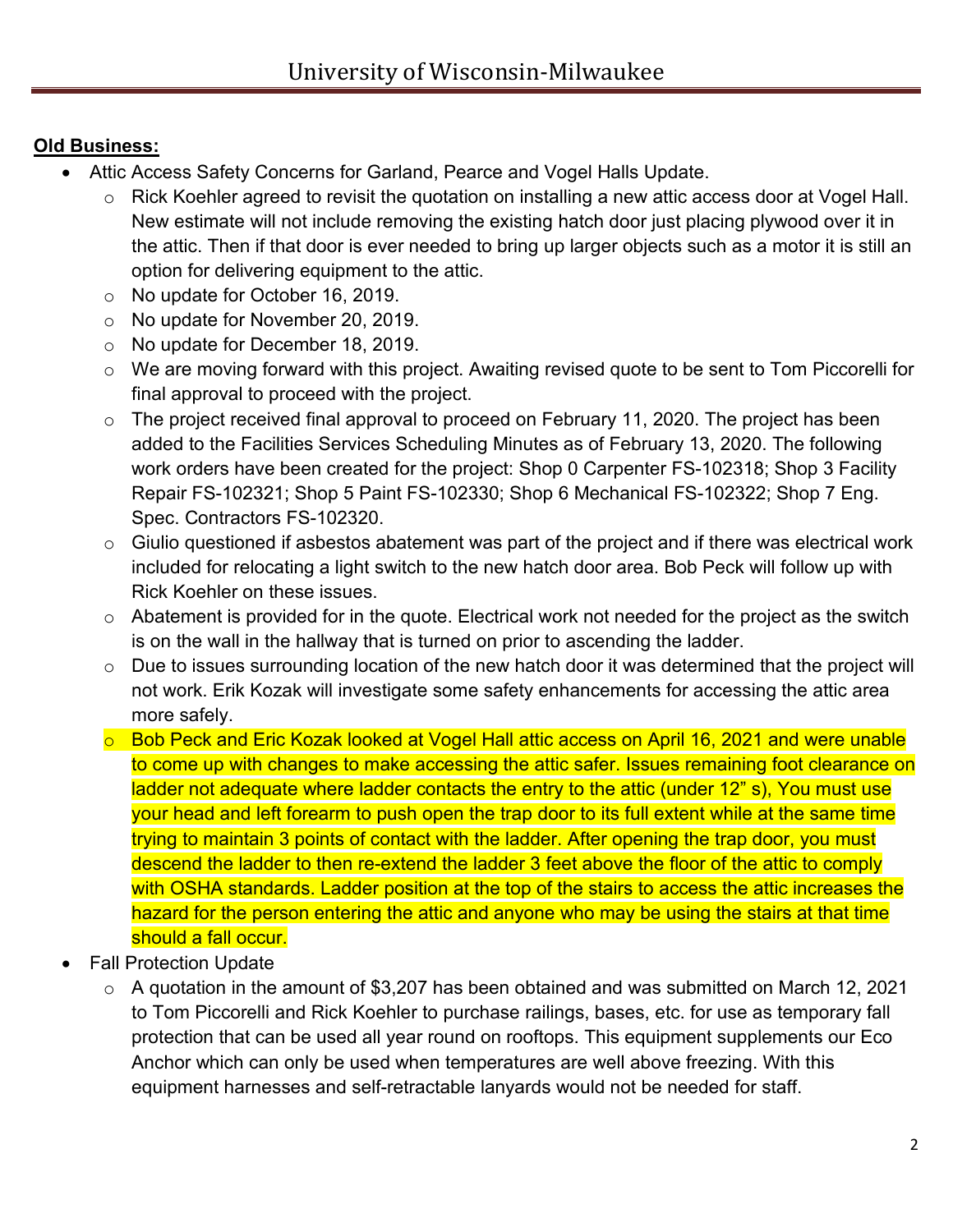- o PO issued for railings bases and transport unit issued April 15, 2021. Equipment delivered on April 21, 2021. Training on use of equipment took place on April 25, 2021.
- o Toured Great Lakes Research Facility on April 2, 2021 to obtain a quote for fall protection from Infinity Fall Protection for railings and a ramp extending the work area near steam controls on mezzanine level. Awaiting quotation.
- Noise and Hearing Conservation
	- $\circ$  Working on scheduling annual audiograms for Heat Plant and Grounds Staff during week of Steam Shutdown (5/24-5/28). Vendor is changing to Ascension-Occupational Health Services and a mobile testing van will be utilized which will be on-site at UWM on one day for ~2 hours to test enrolled staff.
	- $\circ$  Contact James Fay [\(jamesfay@uwm.edu;](mailto:jamesfay@uwm.edu) (414) 313-9711) when you have job tasks that last for >4 hours involving loud noise so an exposure assessment can be performed. If the exposure assessment shows that noise is 85 dBA (calculated as an 8-hr time-weighted average) or higher then you will be enrolled in the UWM Hearing Conservation Program. An exposure assessment is needed to justify enrollment into the program.
	- o Use a free Sound Level Meter App for your Phone to familiarize yourself with noisy job tasks/areas. To prevent hearing loss, wear hearing protection if readings are >80 dBA. For a more accurate exposure assessment that can be used to justify enrollment into the UWM Hearing Conservation Program, contact James Fay [\(jamesfay@uwm.edu;](mailto:jamesfay@uwm.edu) (414) 313-9711).
		- o For iPhones: Download this free [iOS Sound Level Meter App](https://nam02.safelinks.protection.outlook.com/?url=https%3A%2F%2Fwww.cdc.gov%2Fniosh%2Ftopics%2Fnoise%2Fapp.html&data=04%7C01%7Crjpeck%40uwm.edu%7Cf3fddd335a8448b1b8af08d8ee14b614%7C0bca7ac3fcb64efd89eb6de97603cf21%7C0%7C0%7C637521120003787992%7CUnknown%7CTWFpbGZsb3d8eyJWIjoiMC4wLjAwMDAiLCJQIjoiV2luMzIiLCJBTiI6Ik1haWwiLCJXVCI6Mn0%3D%7C1000&sdata=irdsgxGgkA1Ywr1qTIwls%2Fn1XubN4ZKLZtq2vdDq0Eo%3D&reserved=0) from NIOSH
		- o For Android: Download this free [Android Sound Level Meter App](https://play.google.com/store/apps/details?id=coocent.app.tools.soundmeter.noisedetector&utm_campaign=free-traffic&utm_source=solutions-softonic-com&utm_medium=referral)
		- $\circ$  No updates for April 28, 2021.

## **New Business:**

o None

## **Training:**

- Safety Training Shops in April 2021
	- o Respiratory Protection for Facilities staff and SPCC Training courses for Heat Plant and PM Shop only in the **SafeColleges Training Program** have been assigned.
- Safety Training Shops in May 2021
	- o Confined Space Training course in the **SafeColleges Training Program**.

## **Other Business Follow-up:**

- Committee Go Around
	- o Jake Young had no issues to discuss.
	- o Steve Wilke had no issues to discuss.
	- o Chris Peret shared a reminder from Andrew Williams of the Mechanical Shop that we remember the fall protection concerns above the ceiling in Zelazo where the Mechanical